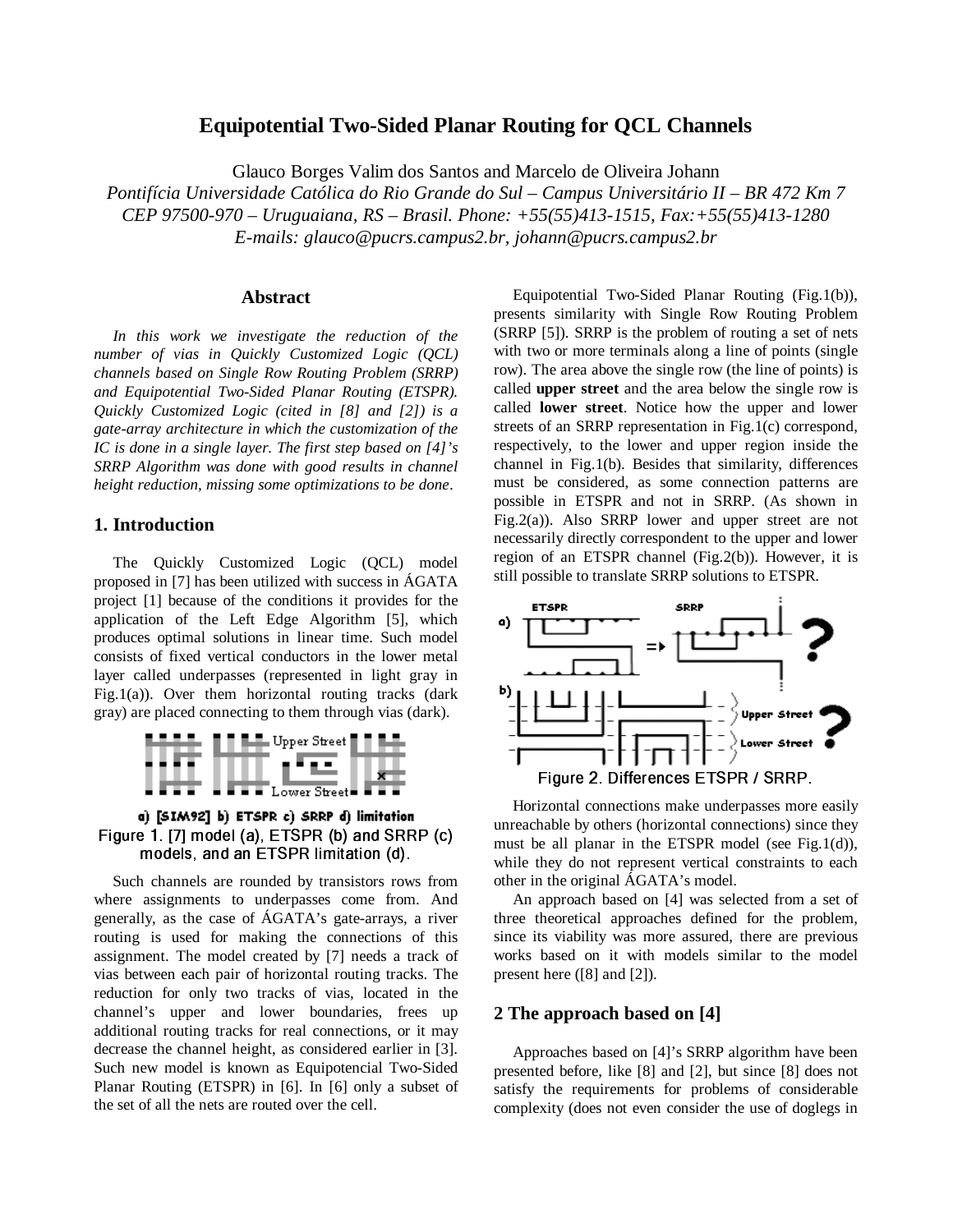its routing), and [2] does not describes clearly how it does that (and we couldn't get access to all its references), this work follows the same path but starting on [4] instead of the later works.

First some limitations of [4]'s algorithm must be considered. It does not limit the **Between Nodes Congestion** ( $C_B$  - number of crossings between terminals [5]), what increases its chances of success. For ETSPR channel routing, some terminals are adjacent, what disables the utilization of underpasses between them for doglegs. Such cases limit *C<sup>B</sup>* across the channel, once each assigned underpass correspond to a point in the single row. It may be possible to shift adjacent or close terminals that present a  $C_B$  greater than the number of free underpasses between them, in such way that the river routing could still be done. More tracks may be used for the river routing once satisfactory results are obtained in decreasing channel height.

In [4], all possible orders of nets that pass by each point of connection with the single row are considered. Fig.3(a) shows the nets that cross each point of connection in a single row. Based on a classification of these points over their positions, different behaviors are done. Fig.3(b), Fig.3(c) and Fig.3(d) shows the behavior for the first point of a net. In this case all the possible orders are considered for introducing this point in routing. For the first point only one order is considered, as shown in Fig.3(b). This order will result in different order possibilities when introducing the next net in routing in the next point (Fig.3(c)), and so on. Fig.3(d) shows only the orders for one of the orders in Fig.3(c), since the number of possibilities grows for each first point of each net that is inserted on routing. There are other behaviors for the last and the middle points of each net. Also is needed to check the streets overflow. This example was shown to demonstrate the high size of [4]'s search tree and try to justify the utilization of a simplified version.

Now, a simplified version of [4]'s single row routing algorithm is been implemented. This simplified version doesn't use the search tree proposed in the [4], but a simplified and more efficient version with reduced number of branches, allowed by linked lists, together with a new concept of storage of the segments. It is also less complete then [4] original proposition, but this is justified for the fewer necessity of memory and processement, and the use of some policies along the routing that try to get as the best solution (or at least one of the best) the first result instead of considering all the possible results for later selection.

Following [4] the information about **start**, **stafin** (correspondent to [4]'s middle point) and **finish** points (points of connection with the single row) of all segments is kept. A segment is the horizontal part of a net connection and its right hand edge correspond to the start point, his left hand edge to the finish point and points of connection with the single row in the middle of the segments are the stafin points. An iteration deals with each of this points, ordered by their *x* coordinates, introducing start points nets in routing, and excluding finish points nets, doing both for stafin point nets.



- /H JI:K>B-MLON 6E).P

Q =

Each introduction inserts the start point net in one of two linked lists correspondent to the upper or lower street nets positions above or below that point. This is made following some policies created to assure a better routing. The policies will select the first street to insert the start point in routing, creating a branch in the seach three. Other branch will be created for the other street once the prior one does not succeed in getting a routing solution for the permitted height.



Each exclusion of a finish point implies in replacing all segments before him from his linked list to the other street, what implies in the increase of the  $C_B$  between the current position and the prior one, as shown in Fig.11(b) when a finish point is found for the net of the segment pointed to by an arrow in Fig.11(a). This is the algorithm behavior. After all positions with start, stafin and finish points are covered the layout may be obtained from the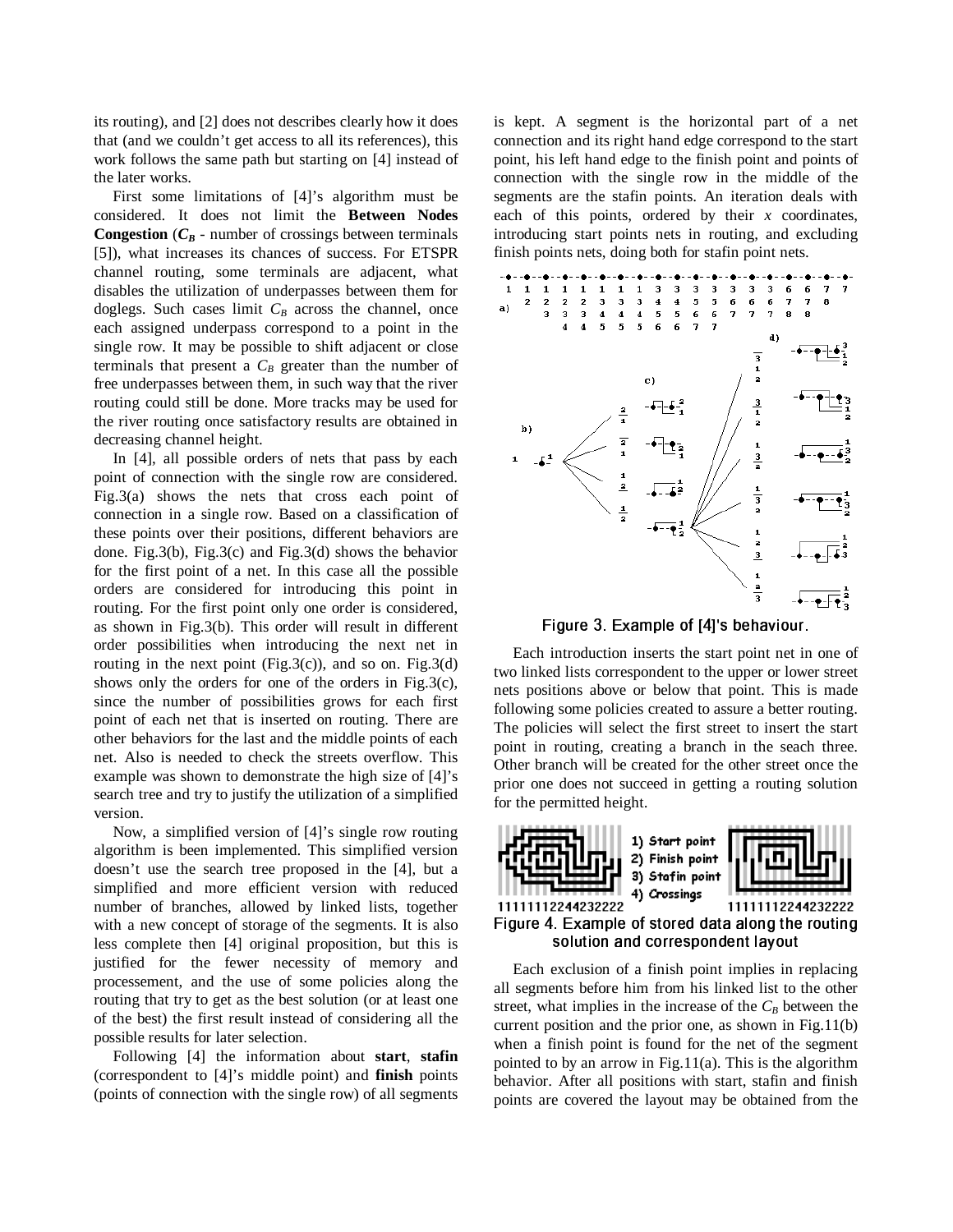information stored at each position, reducing also unnecessary bends (Fig.4).

## **3. Implementation**

The algorithm was completely implemented in C in IBM-PC, running Linux. It was tested with routing problems of the channels of 5 test circuits: copel1, powpad11, powxor11, m8255 and timer14.

It was also implemented for validation a visualization toll in Java. The visualization tool prints the results over a horizontal centralized line representing the single row. Under each vertical connection to the single row and crossing is printed in light gray an underpass, and it is possible to see clearly the shifting necessities. For simplification, the tool prints the resulting layouts with no bends at all but some bends must be kept for the real layout to assure the perfect fit between SRRP's upper and lower streets in an ETSPR channel.

For now it is missing the implementation of the shifting procedure of the algorithm results once they present, many times, the necessity of free underpasses between points. In the case of points correspondent to adjacent or closest underpasses assigned to nets, this necessity of free underpasses was, many times, greater then the existing ones (none for adjacent underpasses). After replacing the nets that need to be shifted, the river routing should still be done somehow. It should reach underpasses in positions such as to satisfy between nodes congestion  $(C_B)$ .

# **4. Results**

The algorithm solved all channels problems with satisfactory results for 4 of the 5 circuits. In Tab.1 it is presented each tested channel with the original heights and the heights obtained with the algorithm implemented so far. The height presented for each circuit is the highest of all of its channels.

| Circuit  | Number of | Original | Obtained |
|----------|-----------|----------|----------|
| name     | channels  | height   | Height   |
| copel1   | 17        | 14       | 14       |
| m8255    | 11        | 14       |          |
| powpad11 | 12        | 14       |          |
| powxor11 | 12        | 14       |          |
| timer14  |           |          |          |

!,) &06 ;<6EM-W;=P
\* M+X;=P
YDZ **m**ndel

The only circuit with no satisfactory result was copel1, the more complex, but even so we can notice that at least it was not needed a channel height greater than the original one.

Some results represented by the visualization tool can be seen in the figures that follow. The tool originally uses different colors for the connections of different nets, but once this work may be seen in gray scale all connections are represented in dark.



7> h 5iJ
f2K.g WfjP
--.^ 

Fig.6 and Fig.10 may be more representative because their channels solutions are less complex than the other ones.

# **6. Conclusions and Future Work**

What was implemented so far only provides SRRP connections, ignoring other shapes of connections allowed in ETSPR that could strongly improve the planar routing.

The first new shape to be considered is the same as the **Top-Bottom crossing** proposed by [6], and [2]'s **crank-**